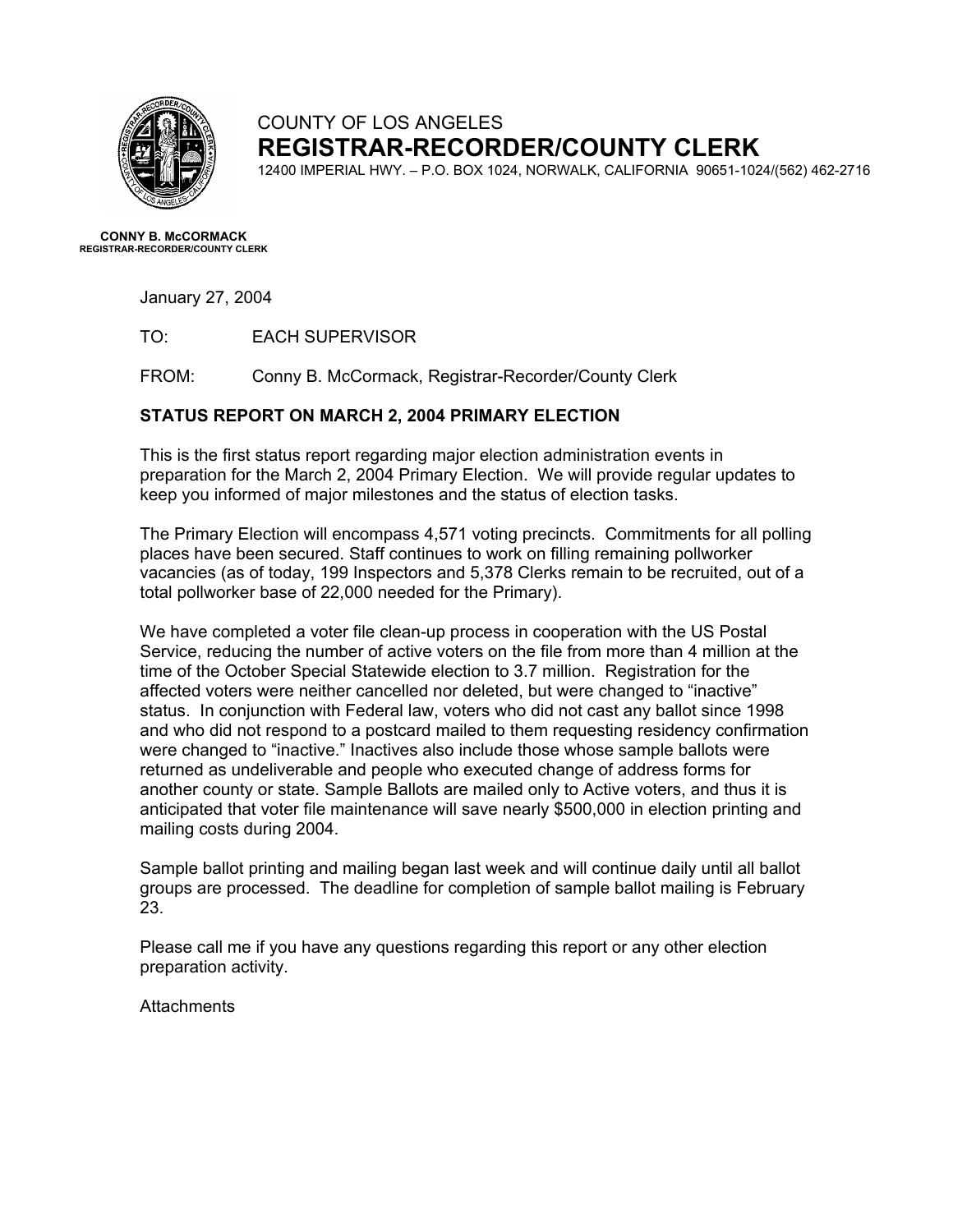## **MILESTONE STATUS REPORT OF KEY EVENTS**

Presidential Primary Election March 2, 2004

|    | <b>EVENT</b>                                                           | 1/16                     | $1/23$                   | 1/30 | 2/6 | 2/13 | 2/20                   | 2/27      | 3/5                             |
|----|------------------------------------------------------------------------|--------------------------|--------------------------|------|-----|------|------------------------|-----------|---------------------------------|
| 1. | FINALIZE BALLOT PAGE DESIGN.                                           | $\blacktriangle$<br>1/11 |                          |      |     |      |                        |           |                                 |
|    | 2. RECRUIT AND APPOINT PRECINCT OFFICERS.                              |                          |                          |      |     |      |                        |           | $\triangle$<br>$\overline{3/1}$ |
|    | 3. UPDATE REGISTRATION RECORDS.                                        |                          |                          |      |     |      | Δ<br>$\overline{2/17}$ |           |                                 |
|    | 4. TESTING OF ELECTION NIGHT DATA<br>PROCESSING HARDWARE AND PROGRAMS. |                          |                          |      |     |      |                        |           | $\frac{\triangle}{3/2}$         |
|    | 5. RECEIVE SAMPLE BALLOTS AND<br><b>BALLOT PAGES FROM PRINTERS.</b>    |                          | $\blacktriangle$<br>1/21 |      |     |      |                        |           |                                 |
|    | 6. MAIL SAMPLE BALLOTS.                                                |                          |                          |      |     |      |                        | Δ<br>2/23 |                                 |
|    | 7. PRECINCT SUPPLIES AND VOTE RECORDERS<br>ASSEMBLED.                  |                          |                          |      |     |      | $\triangle$<br>2/16    |           |                                 |
|    | 8. BOOTH AND SUPPLIES PICKED-UP BY<br>PRECINCT INSPECTORS.             |                          |                          |      |     |      |                        | Δ<br>2/21 |                                 |